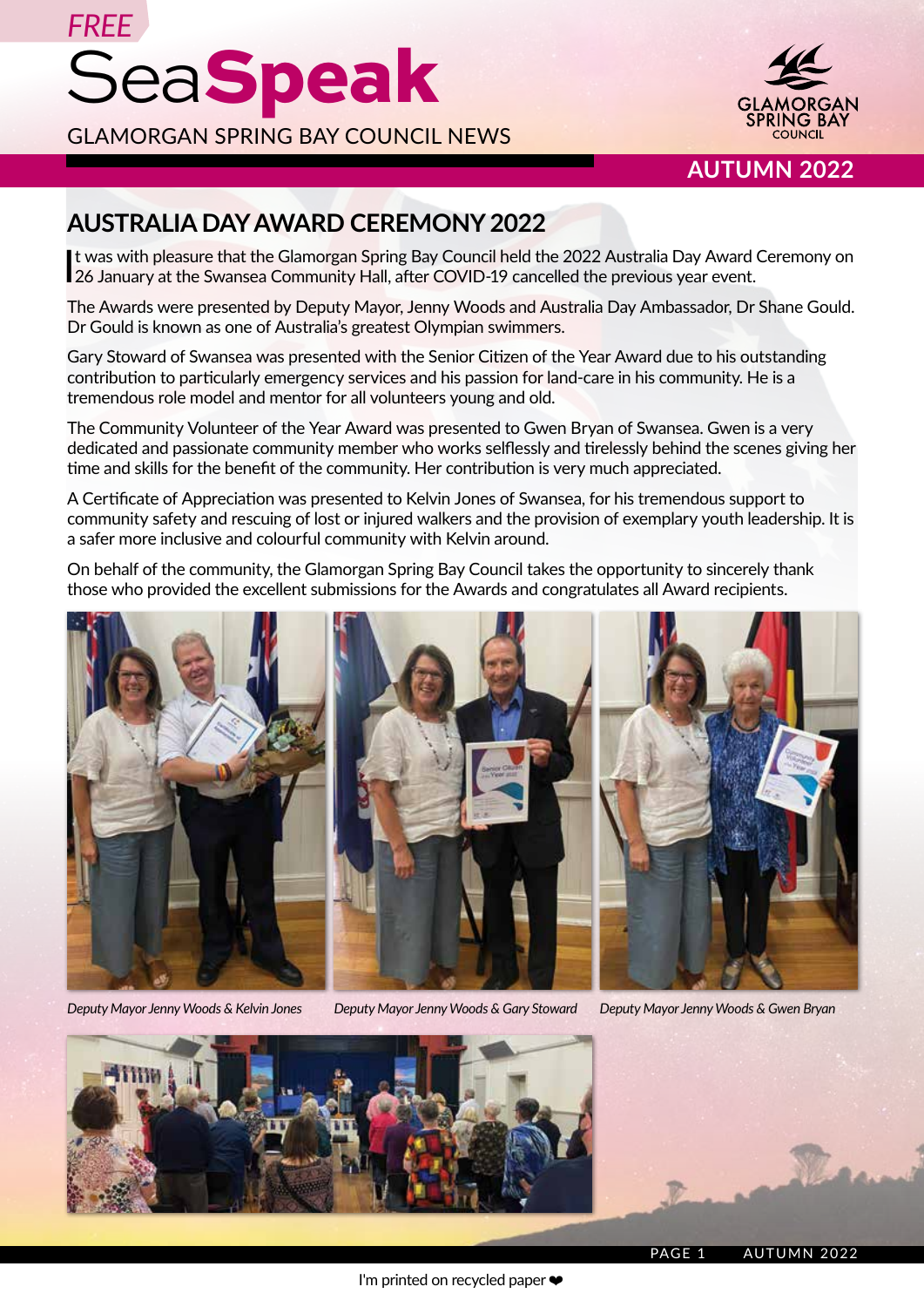

## **MESSAGE FROM THE GENERAL MANAGER**



*General Manager, Greg Ingham*

Dear Residents and Ratepayers,

Welcome to the first SeaSpeak edition of 2022.

As noted on the front page, we had the pleasure of hosting Dr Shane Gould as our ambassador, one of Australia's greatest Olympians, winner of

5 Olympic medals in the 1972 Munich Olympics, at the tender age of 15! Dr Gould and Deputy Mayor Jenny Woods presented three worthy recipients with awards recognising their outstanding service to their local community. The award winners were:

Gary Stoward – Senior Citizen of the Year

Gwen Bryan – Community Volunteer of the Year

Kelvin Jones – Certificate of Appreciation.

Congratulations again Gary, Gwen and Kelvin and thank you for your contribution to our community.

At the time of writing, Council has embarked on developing its 2022/23 annual budget. Council is also in the process of reviewing its ten year Long Term Financial Management Plan. To this end Council will be providing an opportunity for the community to engage on all things financial at upcoming Community Connect sessions to be held through the municipality in late April and early May. (Please see details on Page 5).

One of the key actions under the Community Health and Wellbeing pillar of the Community 10 year Strategic Plan, Council commits to

advocating for adequate healthcare services. Great success has been had in securing permanent doctors for your municipality and in running vaccination clinics. Glamorgan Spring Bay has consistently outperformed other regional areas in Tasmania in providing high quality consistent medical services so vital to our community.

We are privileged to have a wetland of international significance – Moulting Lagoon between Swansea and Coles Bay. In 1982 the site was listed as wetland of international importance under the Ramsar Convention on Wetlands, Ramsar being the city in Iran where the convention was signed in 1971. The lagoon is home to many rare and significant plants and animals and provides critical feeding and roosting habitat for migratory shorebirds.

Much like its larger cousin to the north, the Prosser River mouth bird sanctuary at Orford provides important habitat for migratory and resident shorebirds. Whist not listed as a Ramsar site the sand dunes and backwater support Hooded Plovers and Fairy Terns, two threatened species, amongst other bird species. Even a Rakali (Whitetailed Water Rat) has been sighted in the backwater.

Glamorgan Spring Bay Council, Parks and Wildlife Services and an independent consultant have jointly developed a draft Master Plan for the ongoing management of this important location. The draft Master Plan is expected to be endorsed by Council for public consultation and feedback in February/March 2022.

Greg Ingham, General Manager

*STOP THE PRESS! News just in that successful grant applications under the Australian Government Black Summer Bushfire Recovery Grants Program include 7 programs to benefit our Municipality. Around \$3M will flow to this Municipality through a range of programs targeted at building resilience and community. More information to come as details emerge.*



*Aurora Australis or southern lights*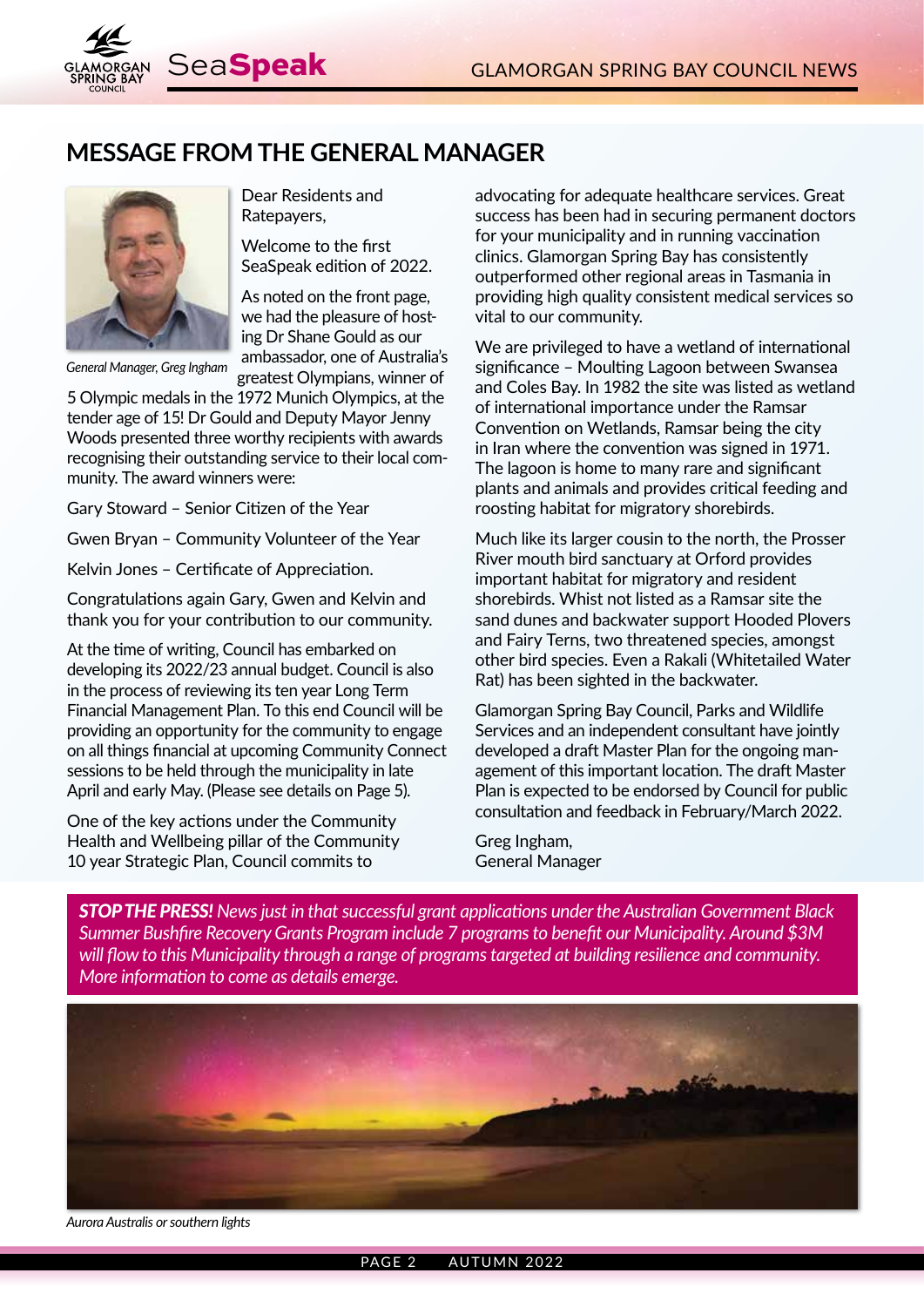

## **MAYORAL MESSAGE**

As you may have seen in the media last year, Local Government reform is back on the agenda and a review identified by Local Government Association of Tasmania (LGAT) and endorsed by Premier's Economic and Social Recovery Advisory Council (PESRAC) will be to create a more robust and capable system of Local Government to meet the current and emerging needs of Tasmanian Communities and support Tasmania's recovery from the COVID-19 pandemic.

I attended a meeting in Devonport in November last year where the Minister for Local Government outlined the scope and process of the review. It is important to note that the review will focus on the roles and functions of Local Government, not the performance of individual councils.

The review will be undertaken in three, six-month stages.

#### **Stage 1–Community engagement and fact finding**  *(January to June 2022)*

This stage is underway and will focus on community level consultation with Local Government, Local communities, users of Local Government services and other stakeholders. Everyone will have the opportunity to be involved and you are encouraged to participate. A Board, with the statutory role of reviewing councils and recommending reforms has been appointed to lead the process.

#### **Stage 2–Analysing options** *(July to December 2022)*

The Board will use feedback to identify specific needs and opportunities for reform.

#### **Stage 3–Recommending solutions** *(January to June 2023)*

The Board will refine options to deliver final recommendations for Government. It will do this by considering your feedback as well as other evidence collected through the process.

There have been several reports on reform in Local Government including community surveys, both on the mainland and in Tasmania. The reports have had, as a major focus, the question of optimum size and efficiency of Local Government organisations.

Reports have investigated a range of options including shared services delivery, regional collaboration, boundary adjustments, and voluntary, forced and failed amalgamations.

The established critical principles determined by the Minister for Local



*Mayor Robert Young*

Government in Tasmania are that reform outcomes should always:

- be in the best interest of the community
- reserve and maintain local representation
- ensure financial sustainability of Local Government organisations
- improve the level and value of service for communities

I encourage you to read the following historical documentation that provides a good background to the Local Government reform.

- Report on a potential merger: Break O Day and Glamorgan Spring Bay Councils, October 2009
- Consolidation in Local Government Australia and NZ, May 2011
- KPMG South East Councils Feasibility Study, September 2016
- GSBC Community Survey , October 2017
- GSBC Special Meeting decision, January 2018

The Minister for Local Government will be visiting Glamorgan Spring Bay Council in March and the Local Government review is on the agenda for discussion. At the time of writing, the board are still settling the details of the Statewide Community Engagement Program.

For more information, refer to the review's website at www.futurelocal.tas.gov.au



*Wineglass Bay*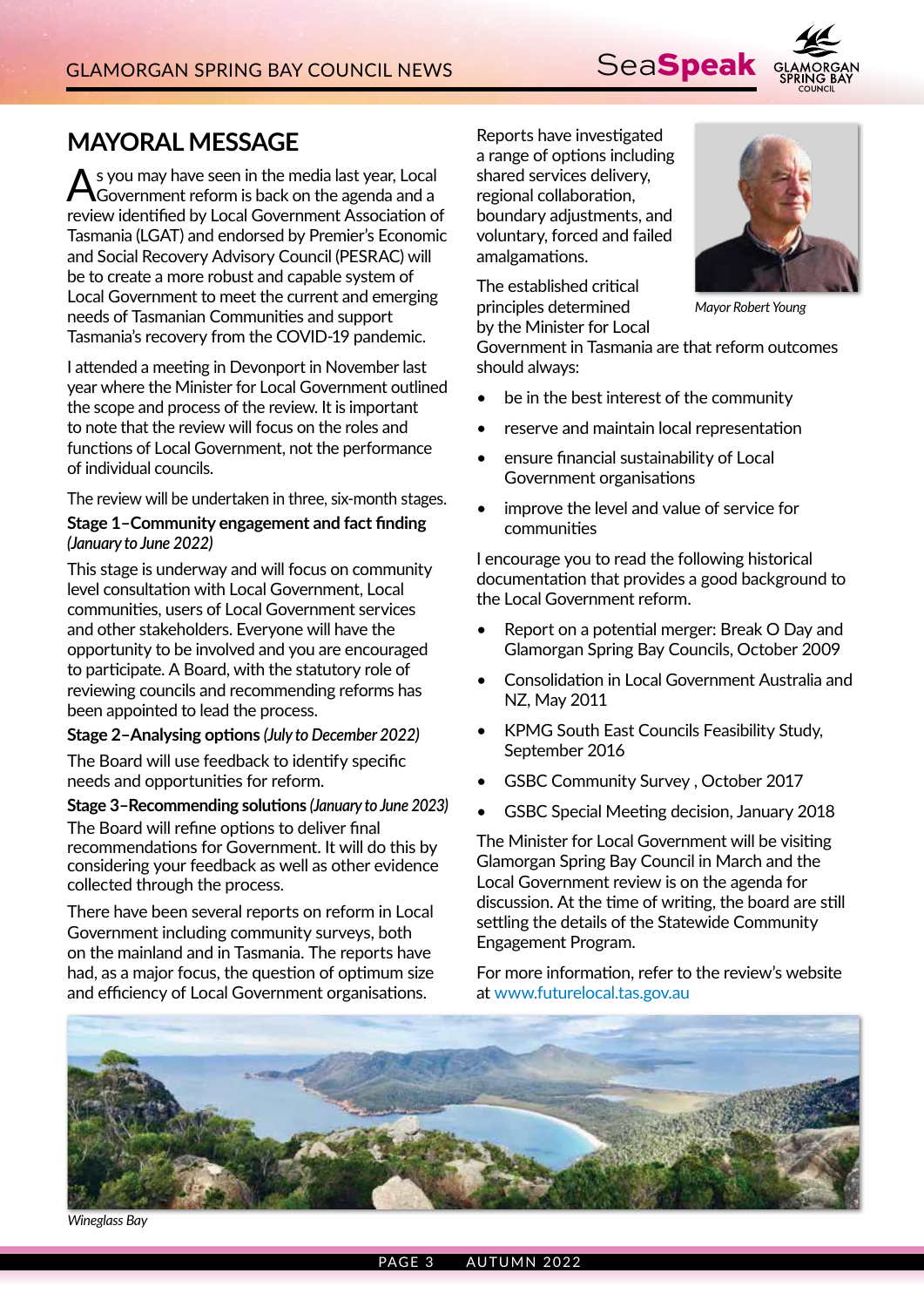

# **WORKS & INFRASTRUCTURE**

### **Road Reseal Works**

If you have seen the presentations at community connect or through the website links, you will have some appreciation for the need for reseal works and the significant unfunded backlog requiring attention. With as many funds as are available, the annual reseal program got under way in February with priority works targeted at roads very close to road seal disintegration.

The condition of sealed roads throughout our area will be an ongoing concern for council and residents for some years as we look to renew roads in a timely way and address the backlog of previously underfunded works identified through the development of asset management plans.

### **Rheban Road Bridge Griffiths Rivulet**

Thank you for the patience of affected residents and road users of Rheban Road. The bridge is in. The divide is no more, and this popular link road can provide the level of service expected of it!

Thanks also to the Australian Government Road to Recovery Program and Community Infrastructure Fund Round 2 for providing the funds to replace and improve on what washed away.



*Rheban Road bridge before additional safety barriers installed.*

### **Bicheno Transfer Station – New Entry Road**

Council has been working with State Growth and Wallaroo Contracting to improve the safety of transfer station access off the Tasman Highway at Bicheno. Works are commencing on a new entry off the recently constructed Industrial Road.

To improve visibility, provide more room for maneuvering and provide a single entry off the highway these works should be completed soon. The existing entry will be closed as a transfer station access point when the new entry is operational.



# **WASTE TRANSFER HOURS**

#### **SUMMER HOURS**

| Monday - Friday (2:30pm-4:30pm) |
|---------------------------------|
| Sunday (10:00am-2.00pm)         |
| Closed: Saturdays               |
|                                 |

#### **WINTER HOURS**

| Open:   | Monday, Wednesday & Friday<br>$(2:30pm - 4:30pm)$ |
|---------|---------------------------------------------------|
|         | Sunday (10:00am-2.00pm)                           |
| Closed: | <b>Saturdays</b>                                  |

### **WHEN THE HOURS CHANGE**

**The opening hours change at the end of October to the Summer Hours, then change to the Winter Hours at the end of April. Refer to the Council website for the specific dates of these changes. \*Open all public holidays except Christmas Day & Good Friday**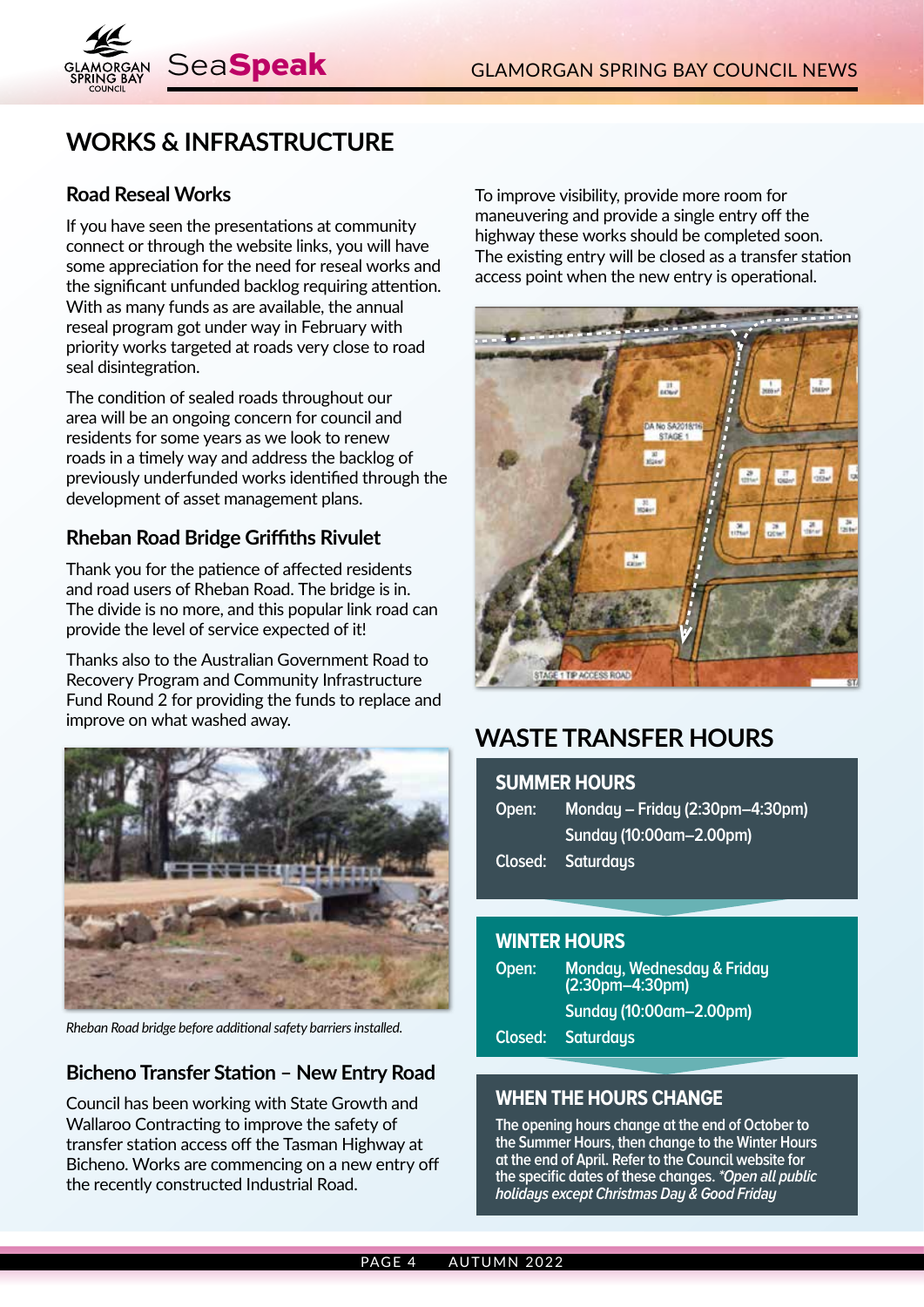

# **RECENT MEDIA RELEASE – Fairer Rates Model Adopted by Council**

Glamorgan Spring Bay Council has approved its budget for the 2021-22 financial year, including an \$8.5 million capital program that invests in the future of the municipality.

Council has also agreed to the adoption of a fairer rates model that will better meet the needs of the community and help put the Council on a sustainable financial footing.

General Manager Greg Ingham said: "The Council had faced significant challenges, including the financial impact of COVID-19, which have contributed to a projected operating loss of \$787,000 in the coming financial year and a legacy of unfulfilled statutory requirements (with their inherent financial implications).

Importantly, our Long Term Financial Plan provides a roadmap to deal with these challenges and get back on a path to sustainability.

I wish to thank Councillors for making the difficult but responsible decisions to ensure the Council can better meet the needs of residents into the future.

The Assessed Annual Value rates model that has been adopted is fairer, more equitable and reflects the growth in the region.

Under the old system a flat rate was applied to all residential properties in each town.

Moving to a system that is based on the value of individual properties means a significant number of residents will see a reduction in their rates, while others with high value properties will see their rates increase. Even where rates increase, however, they will still be in line with rates charged in neighboring municipalities.

Glamorgan Spring Bay Council offers financial hardship assistance for individuals experiencing genuine and serious financial hardship. The Council also offers rates remissions for eligible concession card holders, as well as community groups."

Mr Ingham said: "Capital works priorities had been guided by new asset management plans."

## **COMMUNITY CONNECT**

Council would like to invite you to the Community Connect sessions shown here. These sessions will be held with Councillors and Senior Management at the following locations:

#### **WEDNESDAY 27 APRIL**

| <b>TIME</b>        | <b>LOCATION</b>          |
|--------------------|--------------------------|
| 10:00am to 11:30am | Coles Bay Town Hall      |
| 2:00pm to 3:30pm   | <b>Bicheno Town Hall</b> |

#### **WEDNESDAY 4 MAY**

| <b>TIME</b>       | LOCATION            |
|-------------------|---------------------|
| 9:30am to 11:00am | Swansea Town Hall   |
| 2:30pm to 4:00pm  | Triabunna Town Hall |

Community Connect will enable Council to inform the community of important and relevant matters within the Glamorgan Spring Bay municipal area. There will also be an opportunity for the community to ask questions of Council to facilitate improved understanding of issues. To manage the time efficiently for all, and keep the session focused strategically, routine complaints/requests (e.g.,

roads / potholes) should be forwarded to Council's Customer request system rather than be raised at these sessions.

Community participation in direct conversations with Council contributes to more informed decision making. We are very pleased to offer this opportunity to anyone who wants to come along, have a tea/coffee and an informal catch up.

Please note that COVID-19 restrictions current at the time will apply.

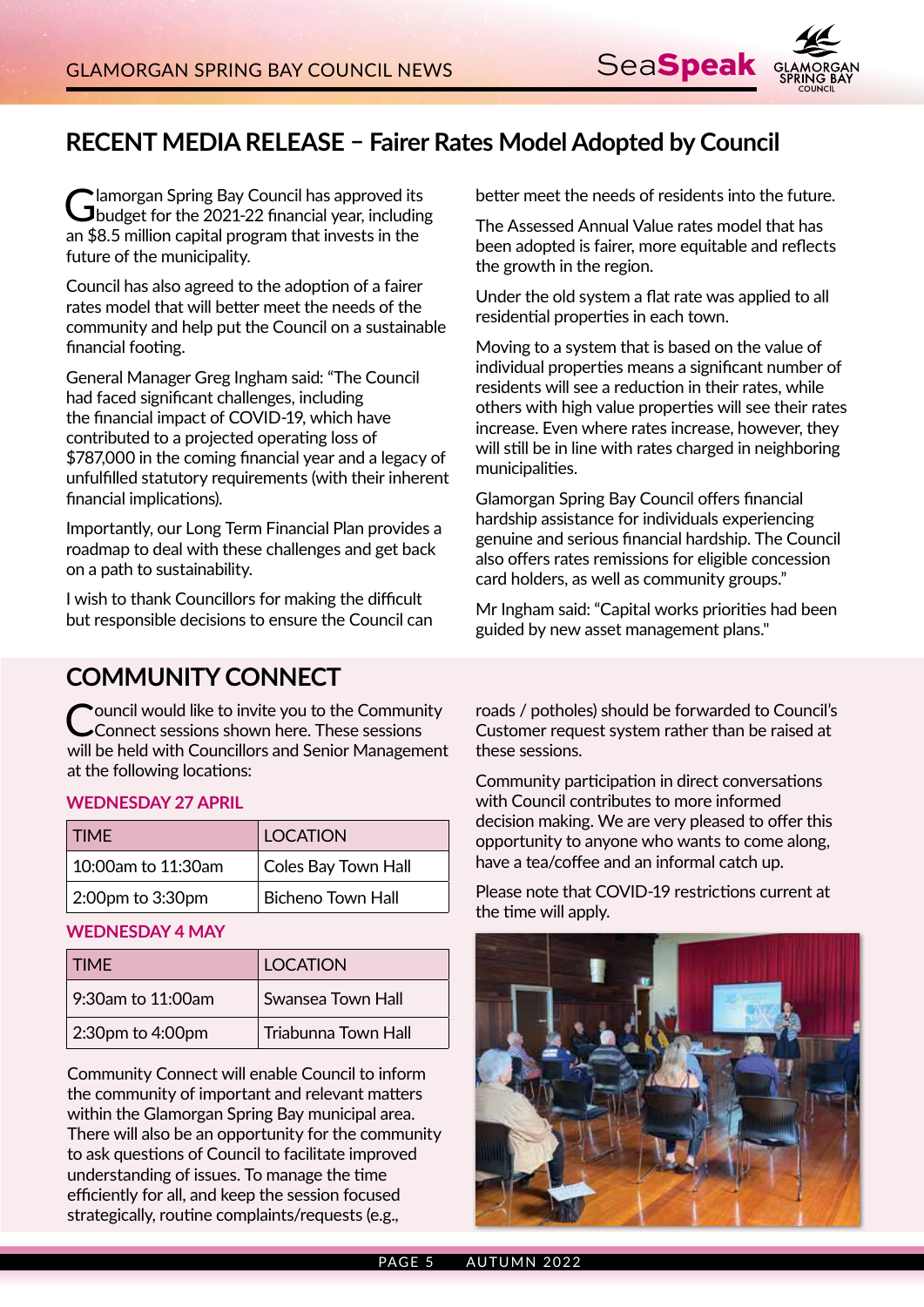

## **THE HAPPY PLACE – MILLINGTON'S BEACH**



Young George enjoys travelling from Ballarat to the East Coast to visit his grandmother and the Millingtons Beach Reserve!

George has been visiting Orford since he was a baby and considers it to be his happy place! He enjoys many of the same activities that we do on the Coast, such as fishing, river kayaking, walking, and exploring. George's passion for nature has made him aware of litter and the importance of protecting our beautiful environment.

He was upset to see litter in his happy place while exploring the forest through to Millingtons Beach and decided to do something about it.

He quickly went to the reserve with a garbage bag and began working, collecting rubbish, and depositing it in the Council garbage bin.

Council is grateful to George for his assistance in keeping the paradise that we call home beautiful. Our future rests in young **George people like George.** 

# **LOCAL WOMAN'S CRICKET STAR**

#### **Did you know that Glamorgan Spring Bay has an Australian woman's cricket star?**

Veronica Pyke from Orford is a cricket icon who played for the Tasmanian Roar and Hobart Hurricanes.

Veronica was the first captain of the Tasmanian Roar when the that team joined the National competition. Originally she was known as a left-arm bowler, but over time she has developed into an all-arounder.

During the 2012-2013 Woman's National Cricket League competition, she scored a total of 151 runs.

In 2013-2014 Veronica won the Tasmanian Roar Player of the Year award, after also being named the Womans National Cricket League Player of the Year and WT20 Player of the Year.

Veronica was part of the Hobart Hurricanes squad for the Women's Big Bash League inaugural season in 2015–16. She finished second on that season's table of the leading WBBL wicket takers, with 22 wickets at an average of 13.09, and a best performance of 3 for 19 against the Melbourne Renegades. At the end of the season, the Australian Cricketers' Association selected her in its WBBL

All Star Team of the Year. She was also a member of the Hurricanes squad for the 2016–17 WBBL season. In November 2018, she was named in the Hobart Hurricanes' squad for the 2018–19 Women's Big Bash League season.

Veronica is a talented athlete and has done well to represent Tasmania doing what she loves, she first begun playing cricket locally in the league with the men. Off the field, Veronica is a very valued member of Council's Parks & Reserves team.

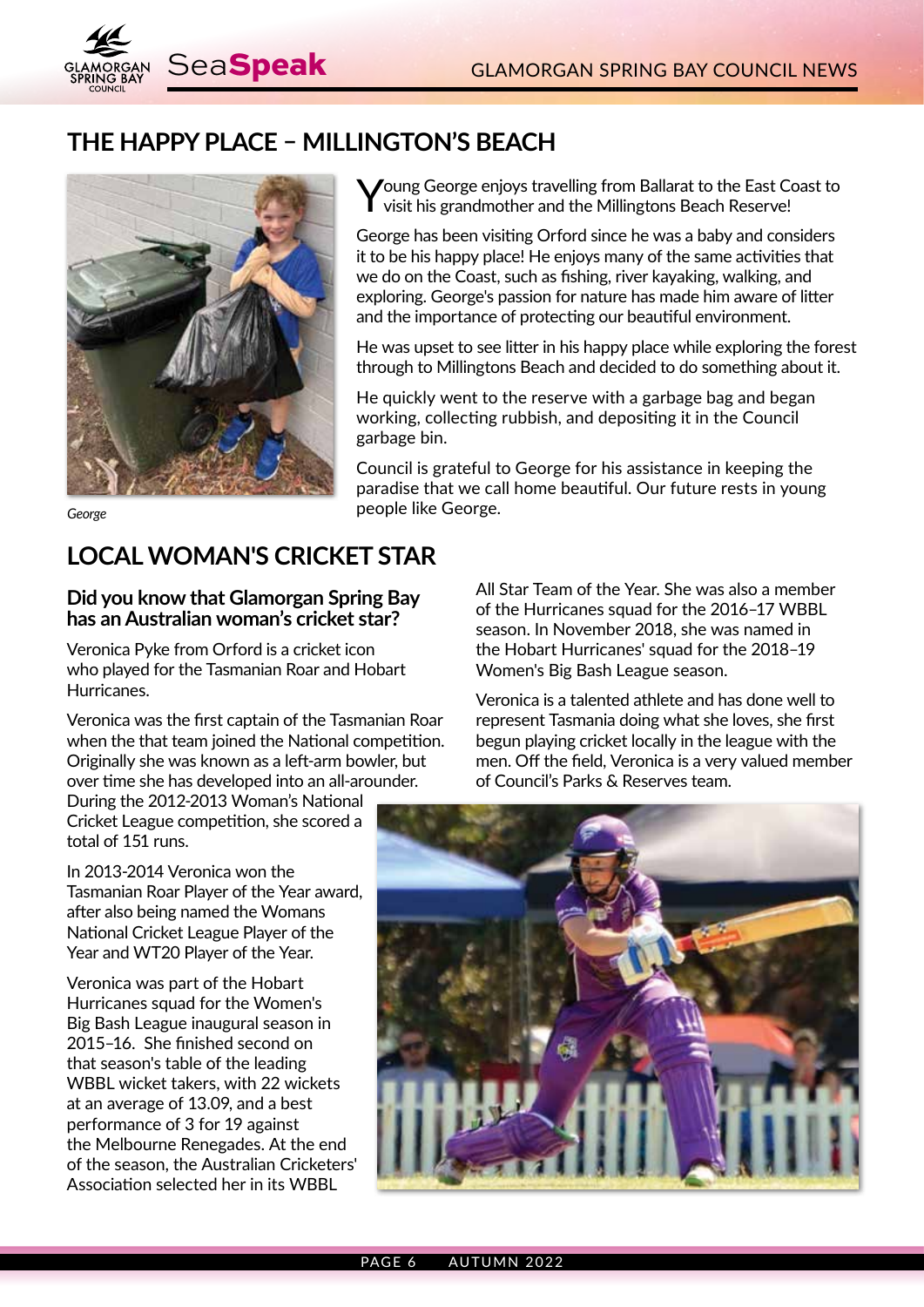

# **SPRING BAY TABLE TENNIS by Cheryl Weily**

Spring Bay Table Tennis became operational on<br>SWednesday August 4, 2021. This was made possible by some passionate table tennis players in the community banding together to set up the Club and much appreciated financial support was provided by Glamorgan Spring Bay Council and the local Pop-Up Book Stall.

The Orford Community Hall houses our gathering every Wednesday between 1pm and 3 pm. Spring Bay Table Tennis have a regular group of around 20 who arrive each week, help set up and then the games begin.

The original goal was to provide access to table tennis, but also, for this to be an additional social opportunity within our community. If laughter and banter are the gauge to success, then Spring Bay Table Tennis has been a winner. Each week, someone arrives with cake or biscuits to share, and we all enjoy a cuppa and catch up as a welcome break between games.

Occasionally there is a roster competition for table tennis singles and doubles games. However, the favourite for everyone is just 'come and play' table

tennis. It is great to see how everyone mixes and joins in.



Spring Bay Table Tennis originally thought and applied for funding for two tables. However, we quickly realised that we needed more. A community member kindly loaned their table to the group and all three tables are consistently in play.

Spring Bay Table Tennis have made a friendship with Port Sorell Table Tennis group, and they have been supportive in helping the group in becoming operational. We have met with them at Campbell Town and there are future plans for them to come and visit.

Spring Bay Table Tennis have our own Facebook page that is updated and viewed by many each week.

We have had requests for additional nighttime sessions to enable people who work, the opportunity to join in as well, pending booking this will occur early 2022.

Come along and join in the fun!